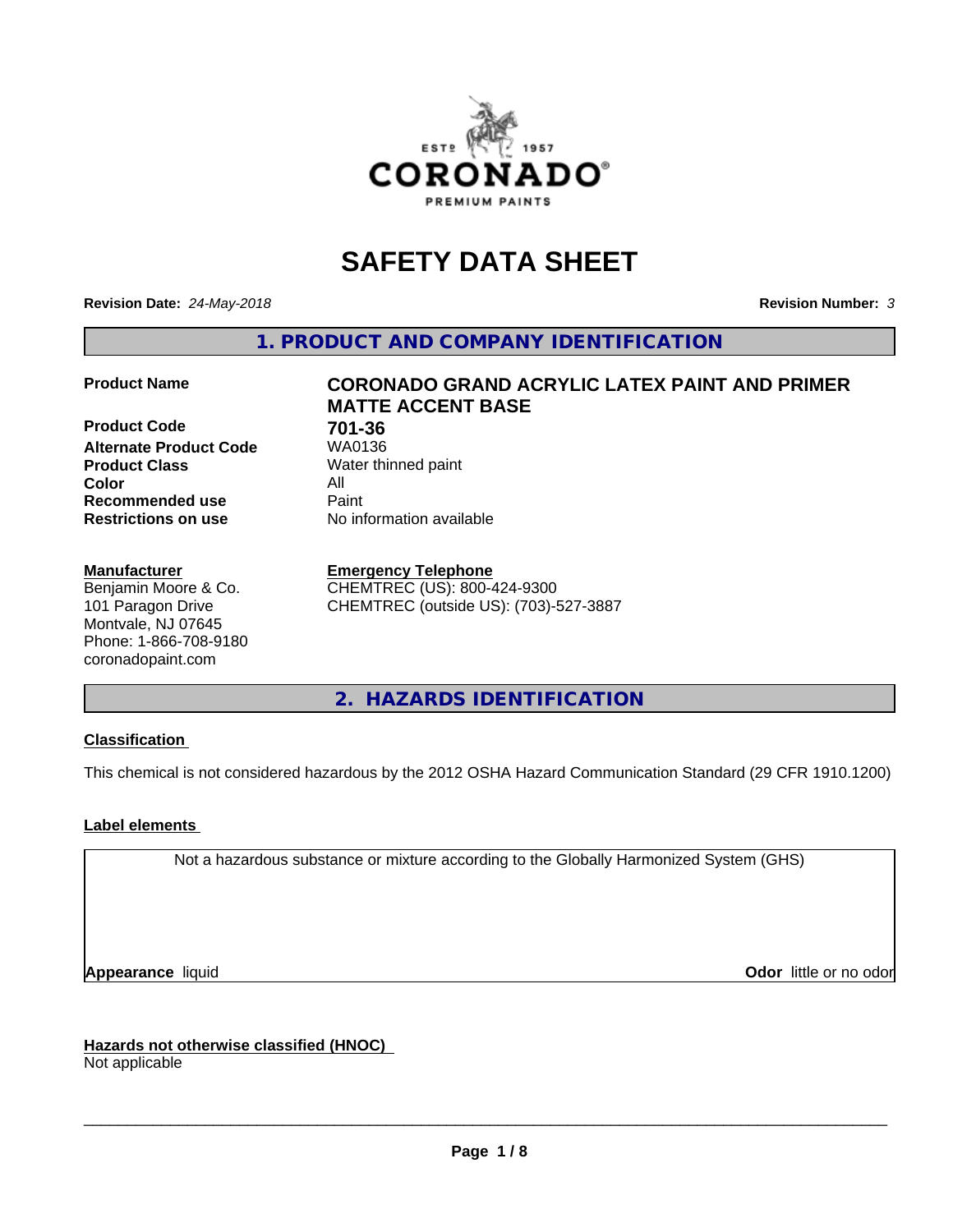#### **Other information**

No information available

## **3. COMPOSITION INFORMATION ON COMPONENTS**

\_\_\_\_\_\_\_\_\_\_\_\_\_\_\_\_\_\_\_\_\_\_\_\_\_\_\_\_\_\_\_\_\_\_\_\_\_\_\_\_\_\_\_\_\_\_\_\_\_\_\_\_\_\_\_\_\_\_\_\_\_\_\_\_\_\_\_\_\_\_\_\_\_\_\_\_\_\_\_\_\_\_\_\_\_\_\_\_\_\_\_\_\_

| <b>Chemical name</b> | <b>CAS No.</b>             | <br>$\sim$<br>"veight-"∶<br>'70 |
|----------------------|----------------------------|---------------------------------|
| _imestone            | 1317-65-<br>$\sim$<br>-65- | $\sim$ $\sim$<br>∼              |
| $\cdot$ .<br>Kaolin  | .332-58-7                  |                                 |

|                                                  | 4. FIRST AID MEASURES                                                                                    |
|--------------------------------------------------|----------------------------------------------------------------------------------------------------------|
| <b>General Advice</b>                            | No hazards which require special first aid measures.                                                     |
| <b>Eye Contact</b>                               | Rinse thoroughly with plenty of water for at least 15 minutes and consult a<br>physician.                |
| <b>Skin Contact</b>                              | Wash off immediately with soap and plenty of water while removing all<br>contaminated clothes and shoes. |
| <b>Inhalation</b>                                | Move to fresh air. If symptoms persist, call a physician.                                                |
| Ingestion                                        | Clean mouth with water and afterwards drink plenty of water. Consult a physician<br>if necessary.        |
| <b>Most Important</b><br><b>Symptoms/Effects</b> | None known.                                                                                              |
| <b>Notes To Physician</b>                        | Treat symptomatically.                                                                                   |
|                                                  |                                                                                                          |

**5. FIRE-FIGHTING MEASURES**

| As in any fire, wear self-contained breathing apparatus<br>pressure-demand, MSHA/NIOSH (approved or equivalent)<br>and full protective gear.<br>Closed containers may rupture if exposed to fire or<br>extreme heat.<br>No.<br>No.<br>Not applicable<br>Flash Point (°F)<br>Not applicable<br>Flash Point (°C)<br>Not applicable<br><b>Method</b> | <b>Suitable Extinguishing Media</b>                                    | Use extinguishing measures that are appropriate to local<br>circumstances and the surrounding environment. |
|---------------------------------------------------------------------------------------------------------------------------------------------------------------------------------------------------------------------------------------------------------------------------------------------------------------------------------------------------|------------------------------------------------------------------------|------------------------------------------------------------------------------------------------------------|
|                                                                                                                                                                                                                                                                                                                                                   | <b>Protective Equipment And Precautions For</b><br><b>Firefighters</b> |                                                                                                            |
|                                                                                                                                                                                                                                                                                                                                                   | <b>Specific Hazards Arising From The Chemical</b>                      |                                                                                                            |
|                                                                                                                                                                                                                                                                                                                                                   | <b>Sensitivity To Mechanical Impact</b>                                |                                                                                                            |
|                                                                                                                                                                                                                                                                                                                                                   | <b>Sensitivity To Static Discharge</b>                                 |                                                                                                            |
|                                                                                                                                                                                                                                                                                                                                                   | <b>Flash Point Data</b>                                                |                                                                                                            |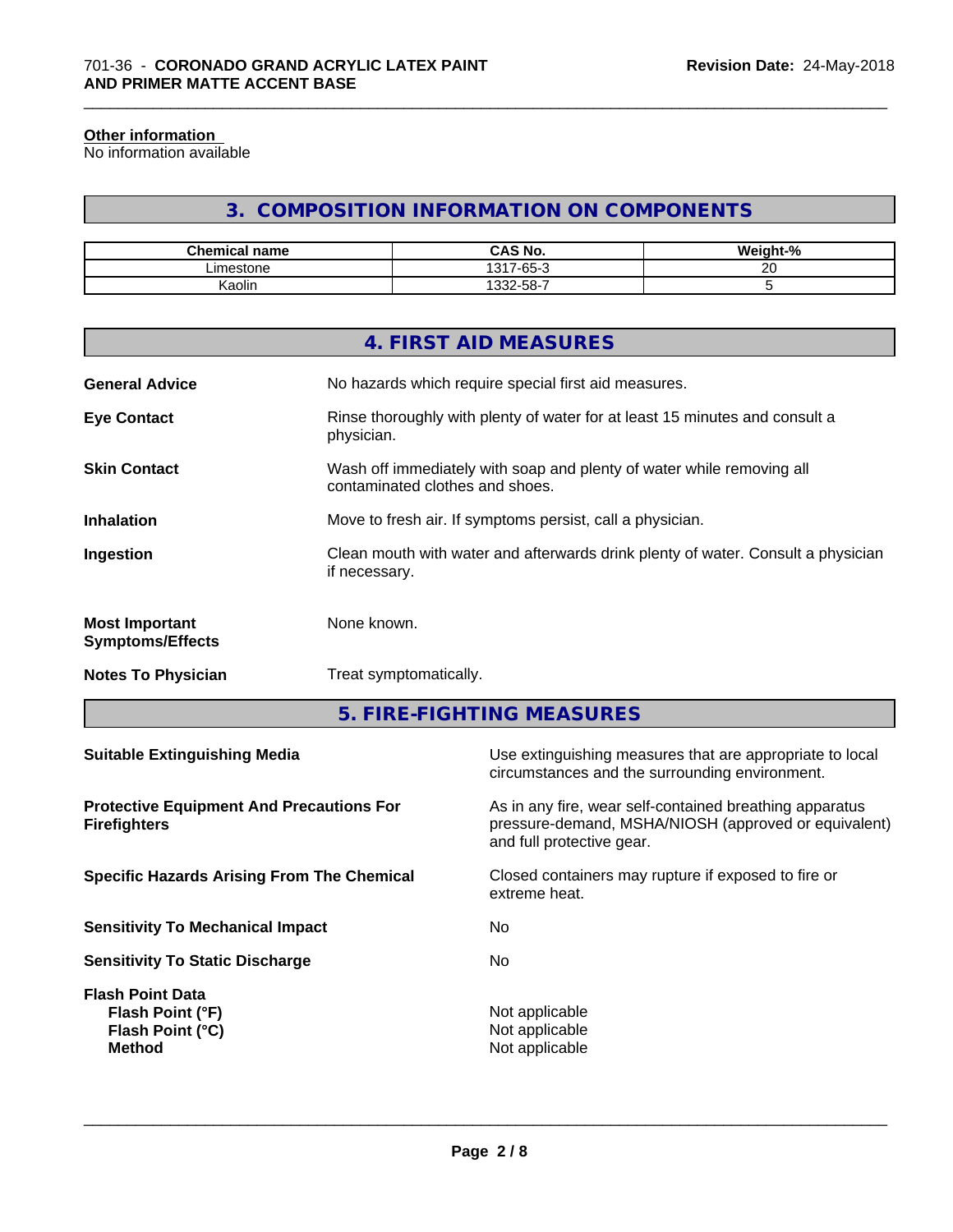#### **Flammability Limits In Air**

| Lower flammability limit:        |  |
|----------------------------------|--|
| <b>Upper flammability limit:</b> |  |

**Not applicable Not applicable** 

\_\_\_\_\_\_\_\_\_\_\_\_\_\_\_\_\_\_\_\_\_\_\_\_\_\_\_\_\_\_\_\_\_\_\_\_\_\_\_\_\_\_\_\_\_\_\_\_\_\_\_\_\_\_\_\_\_\_\_\_\_\_\_\_\_\_\_\_\_\_\_\_\_\_\_\_\_\_\_\_\_\_\_\_\_\_\_\_\_\_\_\_\_

**NFPA Health:** 1 **Flammability:** 0 **Instability:** 0 **Special:** Not Applicable

#### **NFPA Legend**

- 0 Not Hazardous
- 1 Slightly
- 2 Moderate
- 3 High
- 4 Severe

*The ratings assigned are only suggested ratings, the contractor/employer has ultimate responsibilities for NFPA ratings where this system is used.*

*Additional information regarding the NFPA rating system is available from the National Fire Protection Agency (NFPA) at www.nfpa.org.*

## **6. ACCIDENTAL RELEASE MEASURES**

| <b>Personal Precautions</b>                                                                                                            | Avoid contact with skin, eyes and clothing. Ensure adequate ventilation.                                                                                                         |  |  |
|----------------------------------------------------------------------------------------------------------------------------------------|----------------------------------------------------------------------------------------------------------------------------------------------------------------------------------|--|--|
| <b>Other Information</b>                                                                                                               | Prevent further leakage or spillage if safe to do so.                                                                                                                            |  |  |
| <b>Environmental precautions</b>                                                                                                       | See Section 12 for additional Ecological Information.                                                                                                                            |  |  |
| <b>Methods for Cleaning Up</b><br>Soak up with inert absorbent material. Sweep up and shovel into suitable<br>containers for disposal. |                                                                                                                                                                                  |  |  |
|                                                                                                                                        | 7. HANDLING AND STORAGE                                                                                                                                                          |  |  |
| <b>Handling</b>                                                                                                                        | Avoid contact with skin, eyes and clothing. Avoid breathing vapors, spray mists or<br>sanding dust. In case of insufficient ventilation, wear suitable respiratory<br>equipment. |  |  |
| <b>Storage</b>                                                                                                                         | Keep container tightly closed. Keep out of the reach of children.                                                                                                                |  |  |
| Incompatible Materials                                                                                                                 | No information available                                                                                                                                                         |  |  |

## **8. EXPOSURE CONTROLS/PERSONAL PROTECTION**

#### **Exposure Limits**

| <b>Chemical name</b> | <b>ACGIH TLV</b>         | <b>OSHA PEL</b>            |
|----------------------|--------------------------|----------------------------|
| Limestone            | N/E                      | 15 mg/m <sup>3</sup> - TWA |
|                      |                          | 5 mg/m $3$ - TWA           |
| Kaolin               | $2 \text{ mg/m}^3$ - TWA | 15 mg/m <sup>3</sup> - TWA |
|                      |                          | 5 mg/m $3$ - TWA           |

#### **Legend**

ACGIH - American Conference of Governmental Industrial Hygienists Exposure Limits OSHA - Occupational Safety & Health Administration Exposure Limits N/E - Not Established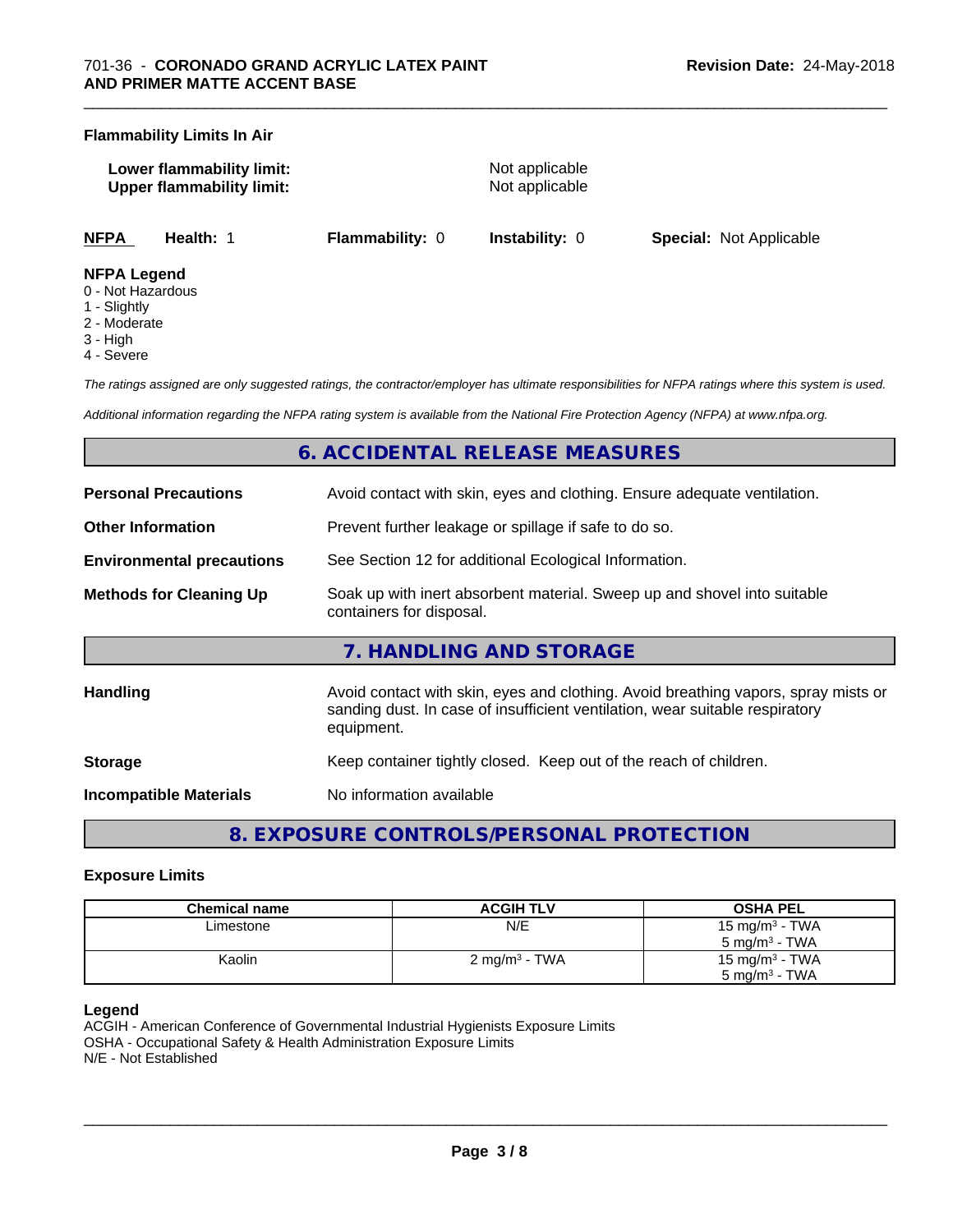| <b>Engineering Measures</b>          | Ensure adequate ventilation, especially in confined areas.                                                                          |  |  |
|--------------------------------------|-------------------------------------------------------------------------------------------------------------------------------------|--|--|
| <b>Personal Protective Equipment</b> |                                                                                                                                     |  |  |
| <b>Eye/Face Protection</b>           | Safety glasses with side-shields.                                                                                                   |  |  |
| <b>Skin Protection</b>               | Protective gloves and impervious clothing.                                                                                          |  |  |
| <b>Respiratory Protection</b>        | In case of insufficient ventilation wear suitable respiratory equipment.                                                            |  |  |
| <b>Hygiene Measures</b>              | Avoid contact with skin, eyes and clothing. Remove and wash contaminated<br>clothing before re-use. Wash thoroughly after handling. |  |  |

\_\_\_\_\_\_\_\_\_\_\_\_\_\_\_\_\_\_\_\_\_\_\_\_\_\_\_\_\_\_\_\_\_\_\_\_\_\_\_\_\_\_\_\_\_\_\_\_\_\_\_\_\_\_\_\_\_\_\_\_\_\_\_\_\_\_\_\_\_\_\_\_\_\_\_\_\_\_\_\_\_\_\_\_\_\_\_\_\_\_\_\_\_

## **9. PHYSICAL AND CHEMICAL PROPERTIES**

| Appearance                           | liquid                   |
|--------------------------------------|--------------------------|
| Odor                                 | little or no odor        |
| <b>Odor Threshold</b>                | No information available |
| Density (Ibs/gal)                    | $10.2 - 10.3$            |
| <b>Specific Gravity</b>              | $1.22 - 1.24$            |
| рH                                   | No information available |
| <b>Viscosity (cps)</b>               | No information available |
| Solubility(ies)                      | No information available |
| <b>Water solubility</b>              | No information available |
| <b>Evaporation Rate</b>              | No information available |
| Vapor pressure @20 °C (kPa)          | No information available |
| Vapor density                        | No information available |
| Wt. % Solids                         | $45 - 55$                |
| Vol. % Solids                        | $30 - 40$                |
| Wt. % Volatiles                      | $45 - 55$                |
| <b>Vol. % Volatiles</b>              | $60 - 70$                |
| <b>VOC Regulatory Limit (g/L)</b>    | < 50                     |
| <b>Boiling Point (°F)</b>            | 212                      |
| <b>Boiling Point (°C)</b>            | 100                      |
| <b>Freezing Point (°F)</b>           | 32                       |
| <b>Freezing Point (°C)</b>           | 0                        |
| Flash Point (°F)                     | Not applicable           |
| Flash Point (°C)                     | Not applicable           |
| <b>Method</b>                        | Not applicable           |
| Flammability (solid, gas)            | Not applicable           |
| <b>Upper flammability limit:</b>     | Not applicable           |
| Lower flammability limit:            | Not applicable           |
| <b>Autoignition Temperature (°F)</b> | No information available |
| <b>Autoignition Temperature (°C)</b> | No information available |
| Decomposition Temperature (°F)       | No information available |
| Decomposition Temperature (°C)       | No information available |
| <b>Partition coefficient</b>         | No information available |

## **10. STABILITY AND REACTIVITY**

**Reactivity Not Applicable Not Applicable** 

**Chemical Stability Chemical Stability** Stable under normal conditions.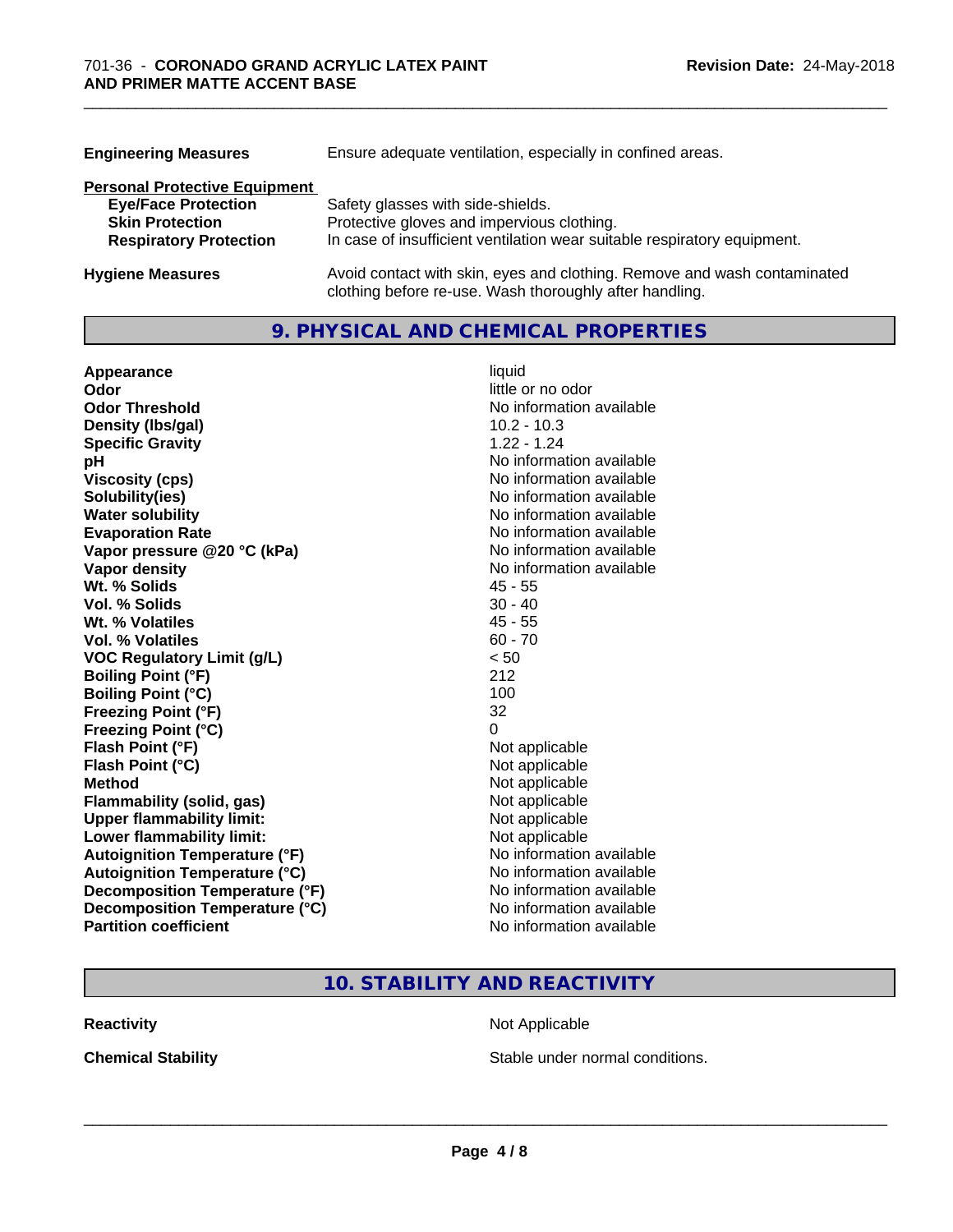#### **Component Information**

**Kaolin** LD50 Oral: > 5000 mg/kg (Rat)

#### **Carcinogenicity**

*There are no known carcinogenic chemicals in this product above reportable levels.*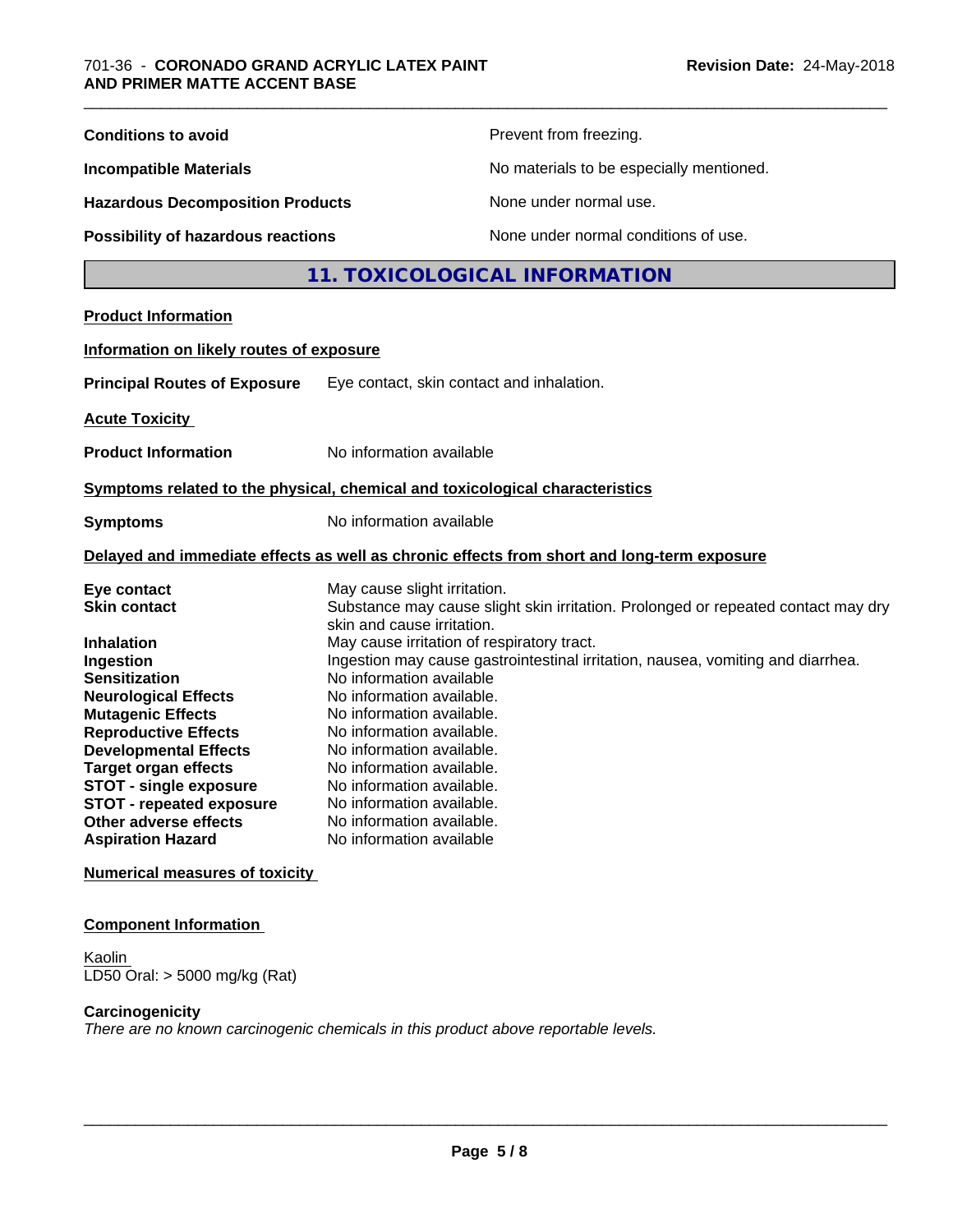## **12. ECOLOGICAL INFORMATION**

\_\_\_\_\_\_\_\_\_\_\_\_\_\_\_\_\_\_\_\_\_\_\_\_\_\_\_\_\_\_\_\_\_\_\_\_\_\_\_\_\_\_\_\_\_\_\_\_\_\_\_\_\_\_\_\_\_\_\_\_\_\_\_\_\_\_\_\_\_\_\_\_\_\_\_\_\_\_\_\_\_\_\_\_\_\_\_\_\_\_\_\_\_

#### **Ecotoxicity Effects**

The environmental impact of this product has not been fully investigated.

#### **Product Information**

#### **Acute Toxicity to Fish**

No information available

#### **Acute Toxicity to Aquatic Invertebrates**

No information available

#### **Acute Toxicity to Aquatic Plants**

No information available

#### **Persistence / Degradability**

No information available.

#### **Bioaccumulation**

There is no data for this product.

#### **Mobility in Environmental Media**

No information available.

#### **Ozone**

No information available

#### **Component Information**

#### **Acute Toxicity to Fish**

No information available

#### **Acute Toxicity to Aquatic Invertebrates**

No information available

#### **Acute Toxicity to Aquatic Plants**

No information available

|                              | 13. DISPOSAL CONSIDERATIONS                                                                                                                                                                                               |  |
|------------------------------|---------------------------------------------------------------------------------------------------------------------------------------------------------------------------------------------------------------------------|--|
| <b>Waste Disposal Method</b> | Dispose of in accordance with federal, state, and local regulations. Local<br>requirements may vary, consult your sanitation department or state-designated<br>environmental protection agency for more disposal options. |  |
|                              | 14. TRANSPORT INFORMATION                                                                                                                                                                                                 |  |
| <b>DOT</b>                   | Not regulated                                                                                                                                                                                                             |  |
| <b>ICAO/IATA</b>             | Not regulated                                                                                                                                                                                                             |  |
|                              |                                                                                                                                                                                                                           |  |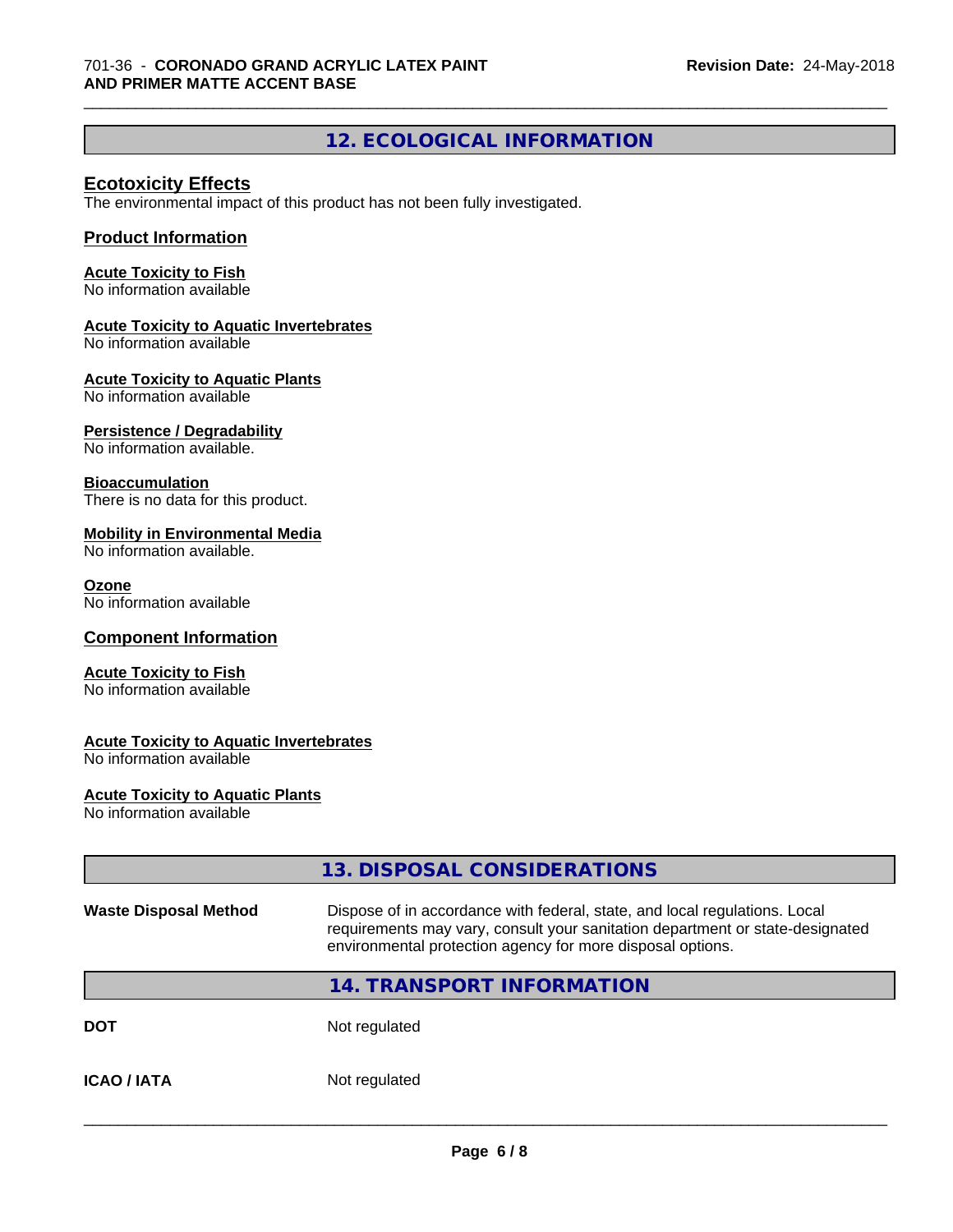**IMDG / IMO** Not regulated

**15. REGULATORY INFORMATION**

#### **International Inventories**

| <b>TSCA: United States</b> | Yes - All components are listed or exempt. |
|----------------------------|--------------------------------------------|
| <b>DSL: Canada</b>         | Yes - All components are listed or exempt. |

#### **Federal Regulations**

#### **SARA 311/312 hazardous categorization**

| Acute health hazard               | Nο |  |
|-----------------------------------|----|--|
| Chronic Health Hazard             | Nο |  |
| Fire hazard                       | Nο |  |
| Sudden release of pressure hazard | Nο |  |
| Reactive Hazard                   | Nο |  |

#### **SARA 313**

Section 313 of Title III of the Superfund Amendments and Reauthorization Act of 1986 (SARA). This product contains a chemical or chemicals which are subject to the reporting requirements of the Act and Title 40 of the Code of Federal Regulations, Part 372:

*None*

#### **Clean Air Act,Section 112 Hazardous Air Pollutants (HAPs) (see 40 CFR 61)**

This product contains the following HAPs:

*None*

#### **US State Regulations**

#### **California Proposition 65**

**A** WARNING: Cancer and Reproductive Harm– www.P65warnings.ca.gov

#### **State Right-to-Know**

| <b>Chemica</b><br>name | .<br>Må<br>saunusells | <b>Jerse</b> v<br><b>Nev</b> | Pennsvlvania |
|------------------------|-----------------------|------------------------------|--------------|
| Limestone              |                       |                              |              |
| .<br>. .<br>Kaolin     |                       |                              |              |

**Legend**

X - Listed

### **16. OTHER INFORMATION**